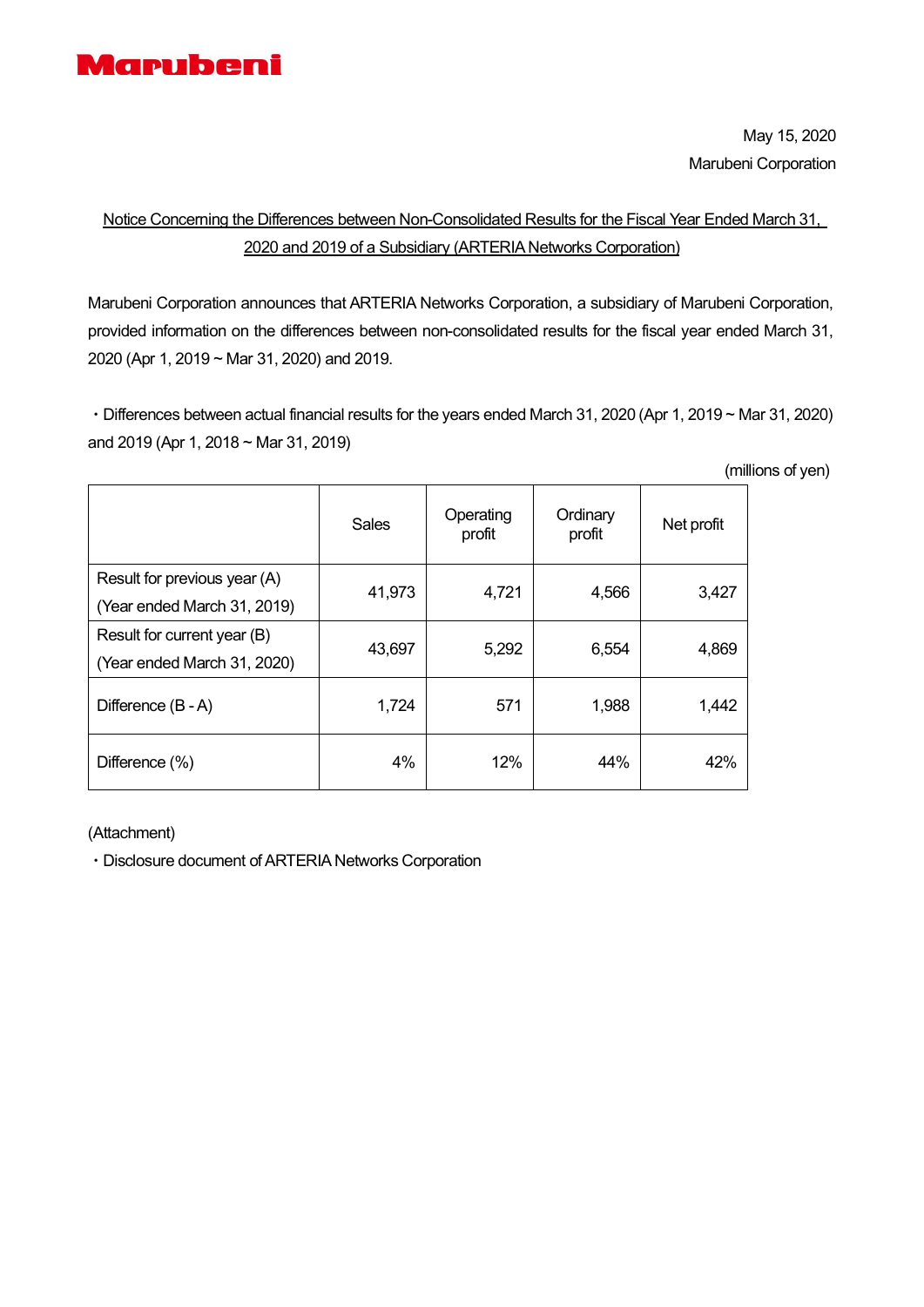This English translation of the financial report was prepared for reference purposes only and is qualified in its entirety by the original Japanese version. The financial information contained in this report is derived from our unaudited consolidated financial statements appearing in item 2 of this report.

# **ARTERIA Networks Corporation Consolidated Financial Report For the Fiscal Year Ended March 31, 2020 [IFRS]**

|                                     |                                     |                                                      |                         | May 15, 2020                                        |
|-------------------------------------|-------------------------------------|------------------------------------------------------|-------------------------|-----------------------------------------------------|
| Company name                        | <b>ARTERIA</b> Networks Corporation |                                                      |                         | Stock listing: Tokyo Stock Exchange – First Section |
| Stock ticker                        | 4423                                | https://www.arteria-net.com<br>URL                   |                         |                                                     |
| Representative                      | (Position)                          | Representative Director,<br>President & CEO          | (Name) Koji Kabumoto    |                                                     |
| Name of contact                     | (Position)                          | Managing Executive Officer<br>& CFO                  | (Name) Seiichi Tateishi | TEL<br>03 (6823) 0349                               |
| Scheduled date of AGM:              |                                     | June 26, 2020                                        |                         |                                                     |
| Scheduled date of filing:           |                                     | June 29, 2020                                        |                         |                                                     |
| Scheduled date of dividend payment: |                                     | June 12, 2020                                        |                         |                                                     |
| Supplemental results materials:     |                                     | Yes                                                  |                         |                                                     |
| Earnings results briefing:          |                                     | Yes (For institutional investors, security analysts) |                         |                                                     |

(Millions of yen; amounts are rounded down to the nearest million yen)

1. Consolidated Financial Results For the Fiscal Year Ended March 31, 2020 (April 1, 2019 – March 31, 2020, "the fiscal year") (1) Consolidated Operating Results (Percentages are shown as year-on-year changes)

|                                     | Net sales |     | Operating profit |               | Profit before income<br>taxes |       | Profit |      | Profit attributable to<br>owners of the parent |      | Comprehensive<br>income |      |
|-------------------------------------|-----------|-----|------------------|---------------|-------------------------------|-------|--------|------|------------------------------------------------|------|-------------------------|------|
|                                     |           | %   |                  | $\frac{0}{6}$ |                               | $\%$  |        | %    |                                                | %    |                         | %    |
| Fiscal Year ended<br>March 31, 2020 | 51,494    | 4.6 | 8,669            | 16.1          | 8,209                         | 17.5  | 5,668  | 12.4 | 5,296                                          | 14.1 | 5,744                   | 12.5 |
| Fiscal Year ended<br>March 31, 2019 | 49,219    | 3.4 | 7,466            | (1.1)         | 6.987                         | (2.2) | 5.042  | 2.6  | 4.642                                          | 0.7  | 5.107                   | 4.2  |

|                                     | Basic earnings per<br>share | Diluted earnings per<br>share | Ratio of profit to<br>equity,<br>attributable to<br>owners of the<br>parent | Ratio of profit<br>before income<br>taxes to total<br>assets | Ratio of operating<br>income to net<br>sales |
|-------------------------------------|-----------------------------|-------------------------------|-----------------------------------------------------------------------------|--------------------------------------------------------------|----------------------------------------------|
|                                     | Yen                         | Yen <sub>1</sub>              | $\%$                                                                        | $\frac{0}{6}$                                                | $\%$                                         |
| Fiscal Year ended<br>March 31, 2020 | 105.93                      | -                             | 28.4                                                                        | 9.5                                                          | 16.8                                         |
| Fiscal Year ended<br>March 31, 2019 | 92.85                       |                               | 32.6                                                                        | 8.7                                                          | 15.2                                         |

(Reference)

Income on equity method investments

Fiscal year ended March 31, 2020 - million yen Fiscal year ended March 31, 2019 - million yen

Note

The Company conducted a stock split of 5 shares for each share of common stock with an effective date of September 28, 2018. Basic earnings per share is calculated based on the assumption that the stock split had been conducted at the beginning of the previous fiscal year.

(Reference) (Percentages are shown as year-on-year changes)

|                                     | <b>Adjusted EBITDA</b> |               |
|-------------------------------------|------------------------|---------------|
|                                     |                        | $\frac{0}{0}$ |
| Fiscal Year ended<br>March 31, 2020 | 17,279                 | 15.0          |
| Fiscal Year ended<br>March 31, 2019 | 15,029                 | 3.1           |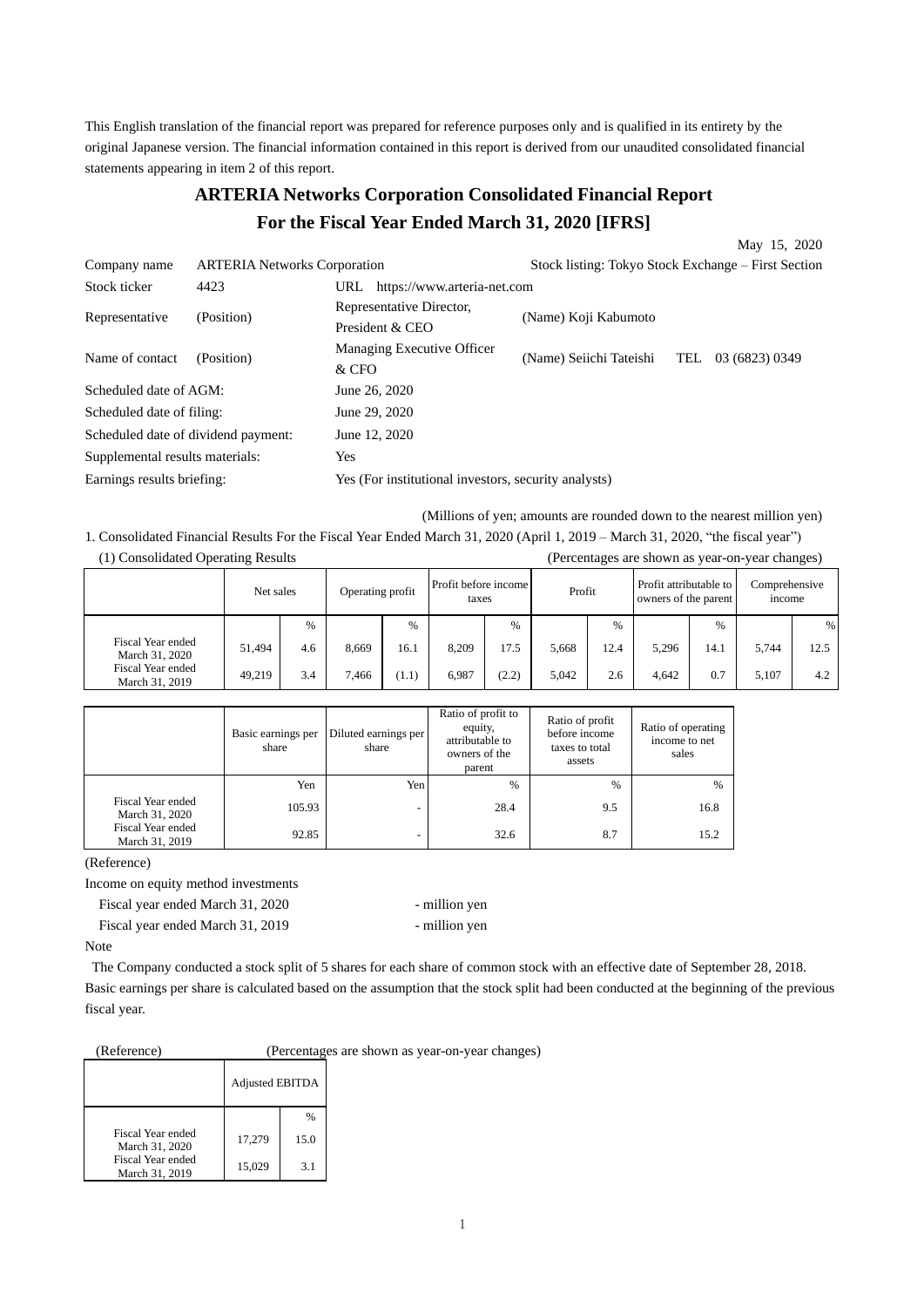(2) Consolidated Financial Position

|                      | Total assets | Total equity | Equity attributable to<br>owners of the parent | Ratio of equity<br>attributable to<br>owners of the parent<br>to total assets | Equity per share<br>attributable to owners<br>of the parent |
|----------------------|--------------|--------------|------------------------------------------------|-------------------------------------------------------------------------------|-------------------------------------------------------------|
|                      |              |              |                                                | %                                                                             | Yen                                                         |
| As of March 31, 2020 | 90,779       | 22,706       | 20,709                                         | 22.8                                                                          | 414.20                                                      |
| As of March 31, 2019 | 81.968       | 18,736       | 16.647                                         | 20.3                                                                          | 332.96                                                      |

Note

The Company conducted a stock split of 5 shares for each share of common stock with an effective date of September 28, 2018. Equity per share attributable to owners of the parent is calculated based on the assumption that the stock split had been conducted at the beginning of the previous fiscal year.

#### (3) Consolidated Cash flows

|                      | Operating activities | Investing activities | Financing activities | Cash and cash<br>equivalents<br>at the end of the year |
|----------------------|----------------------|----------------------|----------------------|--------------------------------------------------------|
| As of March 31, 2020 | 14.570               | (6,311)              | (5,550)              | 11,996                                                 |
| As of March 31, 2019 | 10.655               | (5.400)              | (3.244)              | 9.288                                                  |

#### 2. Dividends

|                                                      | Dividends per share      |                |                          |                |       |  |  |  |  |  |
|------------------------------------------------------|--------------------------|----------------|--------------------------|----------------|-------|--|--|--|--|--|
|                                                      | <b>First Quarter</b>     | Second Quarter | Third Quarter            | Fourth Quarter | Total |  |  |  |  |  |
|                                                      | Yen                      | Yen            | Yen                      | Yen            | Yen   |  |  |  |  |  |
| Fiscal year ended<br>March 31, 2019                  | $\overline{\phantom{0}}$ | -              | $\overline{\phantom{a}}$ | 26.22          | 26.22 |  |  |  |  |  |
| Fiscal year ended<br>March 31, 2020                  | $\overline{\phantom{0}}$ | -              |                          | 52.97          | 52.97 |  |  |  |  |  |
| Fiscal year ending<br>March 31, 2021<br>(forecasted) | $\overline{\phantom{0}}$ | -              | -                        | 54.01          | 54.01 |  |  |  |  |  |

|                                                      | Total amount of<br>dividends | Payout ratio<br>(Consolidated) | Ratio of dividend to<br>equity attributable to<br>owners of the parent<br>(Consolidated) |
|------------------------------------------------------|------------------------------|--------------------------------|------------------------------------------------------------------------------------------|
|                                                      |                              | %                              | $\%$                                                                                     |
| Fiscal year ended<br>March 31, 2019                  | 1,310                        | 28.2                           | 9.2                                                                                      |
| Fiscal year ended<br>March 31, 2020                  | 2,648                        | 50.0                           | 14.2                                                                                     |
| Fiscal year ending<br>March 31, 2021<br>(forecasted) |                              | 50.0                           |                                                                                          |

Note

Dividends for the fiscal year ended March 31, 2019 were paid from capital surplus. For more details, please refer to "Breakdown of the dividends paid from capital surplus".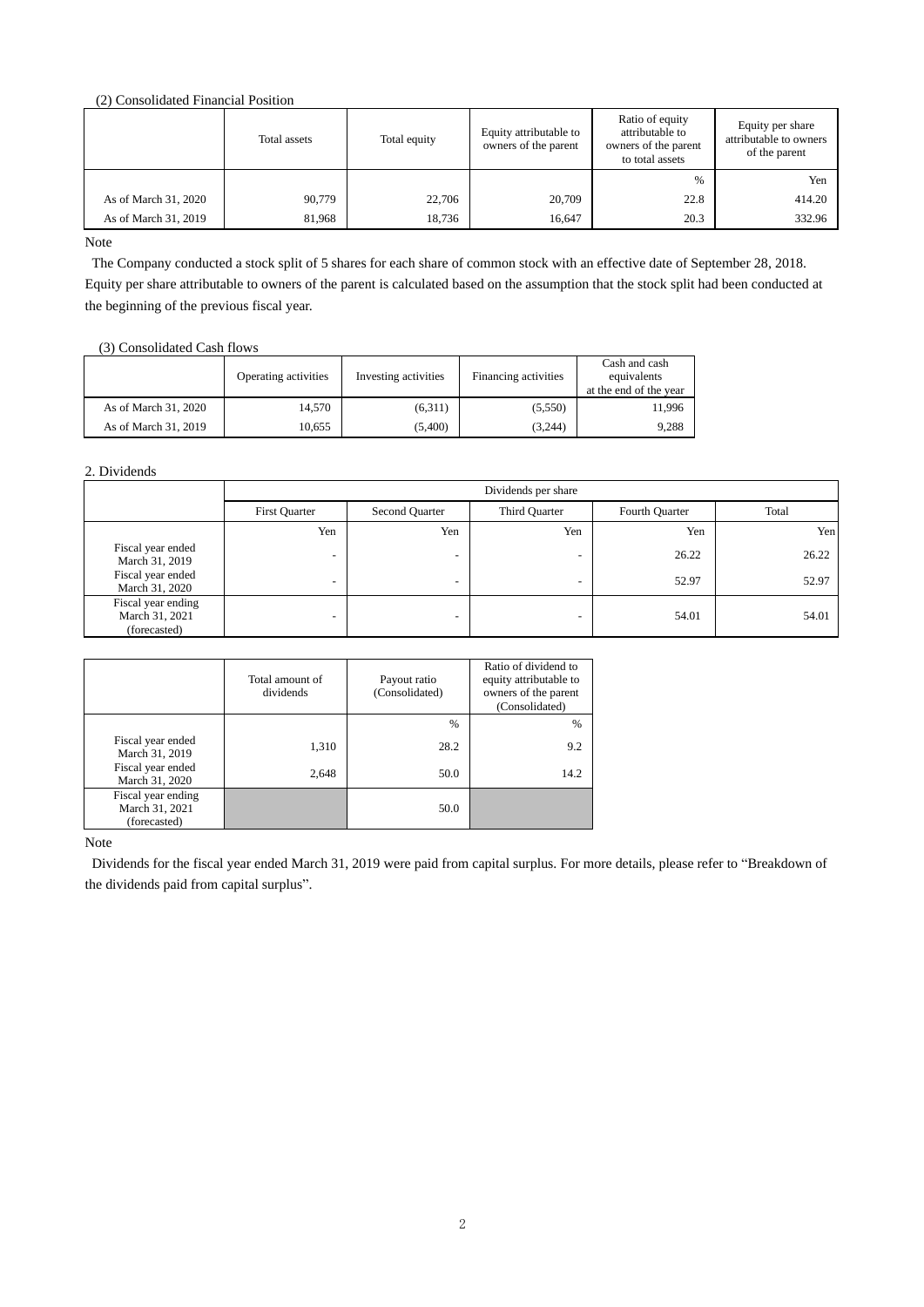#### 3. Consolidated Financial Results Forecast for the Fiscal Year Ending March 31, 2021 (April 1, 2020 to March 31, 2021)

|  | (Percentages are shown as year-on-year changes) |
|--|-------------------------------------------------|
|  |                                                 |

|                                      | Net sales |      | Operating profit |      | Profit before income<br>taxes |      | Profit |                  | Profit attributable to<br>owners of the parent |      | Basic earnings per<br>share |
|--------------------------------------|-----------|------|------------------|------|-------------------------------|------|--------|------------------|------------------------------------------------|------|-----------------------------|
|                                      |           | $\%$ |                  | $\%$ |                               | $\%$ |        | %                |                                                | $\%$ | Yen                         |
| Fiscal year ending<br>March 31, 2021 | 52,235    | 4.4  | 8.854            | 2.1  | 8.374                         | 2.0  | 5.777  | 1.9 <sup>1</sup> | 5.401                                          | 2.0  | 108.02                      |

\* Notes

(1) Changes in significant consolidated subsidiaries (which resulted in changes in scope of consolidation) during the fiscal year ended March 31, 2020: None

(2) Changes in accounting policies and estimates

- (i) Changes in accounting policies required under IFRS: Yes
- (ii) Other changes in accounting policies: None
- (iii) Changes in accounting estimates: None

Note

For details refer to Changes in accounting policies on P.15.

(3) Number of outstanding shares (Common stock)

| (i) Number of shares outstanding | As of                   | 50,000,000          | As of                   | 50,000,000    |
|----------------------------------|-------------------------|---------------------|-------------------------|---------------|
| (including treasury stock)       | March 31, 2020          | <b>Shares</b>       | March 31, 2019          | <b>Shares</b> |
| (ii) Number of treasury stock    | As of<br>March 31, 2020 | <b>Shares</b><br>61 | As of<br>March 31, 2019 | <b>Shares</b> |
| (iii) Number of weighted average | As of                   | 49.999.939          | As of                   | 49.999.991    |
| common stock outstanding         | March 31, 2020          | <b>Shares</b>       | March 31, 2019          | <b>Shares</b> |

Note

The Company conducted a stock split of 5 shares for each share of common stock with an effective date of September 28, 2018. The number of shares outstanding (including treasury stock) and number of weighted average common stock outstanding are calculated based on the assumption that the stock split had been conducted at the beginning of the previous fiscal year.

(Reference)

Non-Consolidated Operating Results For the Fiscal Year Ended March 31, 2020 (April 1, 2019 to March 31, 2020)

| (1) Non-Consolidated Operating Results |           |       |                  |       | (Percentages are shown as year-on-year changes) |               |            |      |  |
|----------------------------------------|-----------|-------|------------------|-------|-------------------------------------------------|---------------|------------|------|--|
|                                        | Net sales |       | Operating profit |       | Ordinary income                                 |               | Net profit |      |  |
|                                        |           | %     |                  | %     |                                                 | $\frac{0}{6}$ |            | $\%$ |  |
| Fiscal Year ended<br>March 31, 2020    | 43,697    | 4.1   | 5,292            | 12.1  | 6,554                                           | 43.5          | 4,869      | 42.1 |  |
| Fiscal Year ended<br>March 31, 2019    | 41.973    | (0.6) | 4.721            | (8.9) | 4.566                                           | (5.2)         | 3,427      | 11.5 |  |

|                                     | Basic earnings per share | Diluted earnings per<br>share |
|-------------------------------------|--------------------------|-------------------------------|
|                                     | Yen                      | Yen                           |
| Fiscal Year ended<br>March 31, 2020 | 97.40                    |                               |
| Fiscal Year ended<br>March 31, 2019 | 68.54                    |                               |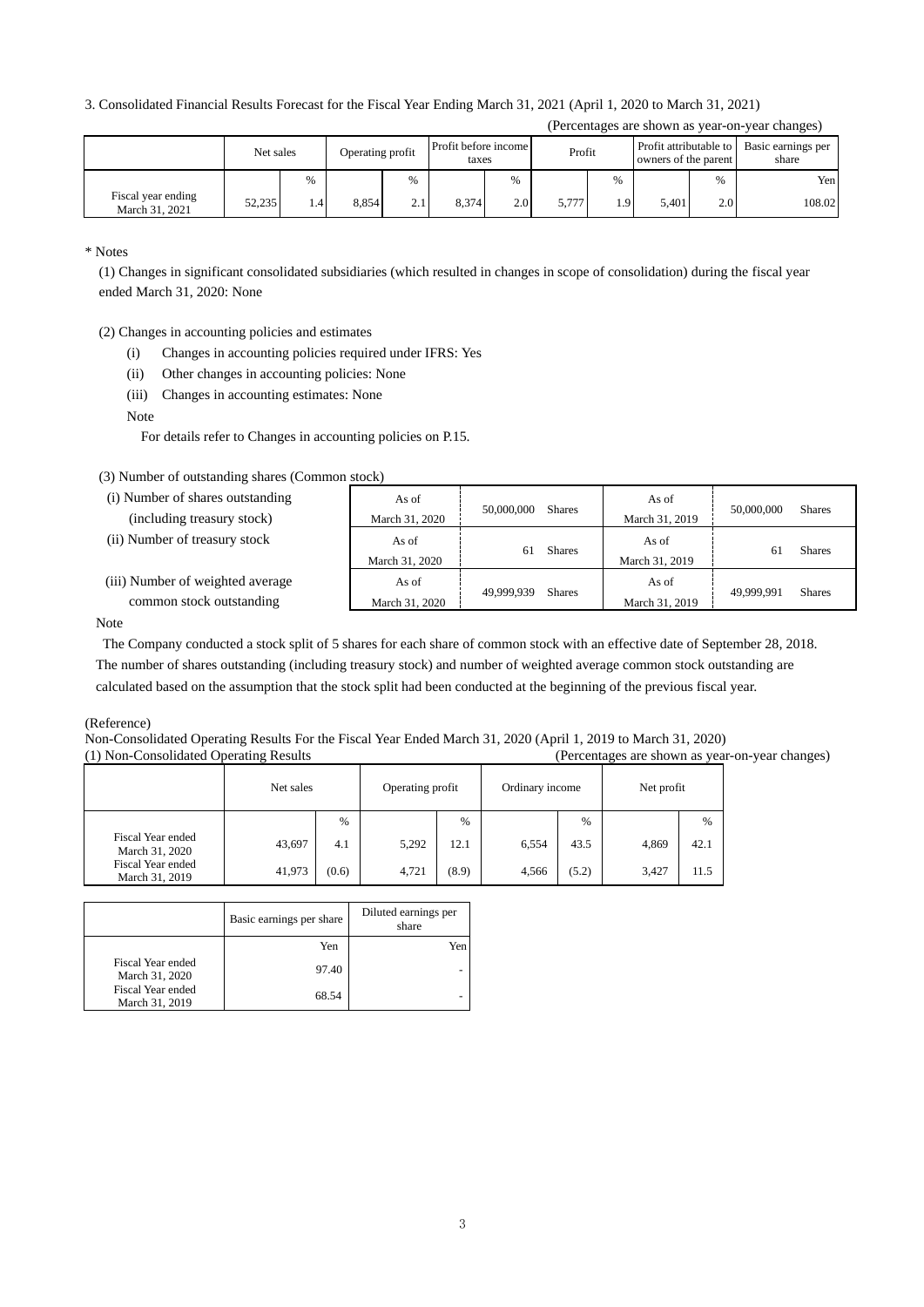#### (2) Non-Consolidated Financial Position

|                      | Total assets | Net assets | Shareholders' equity ratio | Net assets per share |
|----------------------|--------------|------------|----------------------------|----------------------|
|                      |              |            | $\frac{0}{0}$              | Yen                  |
| As of March 31, 2020 | 74,055       | 16,364     | 22.1                       | 327.29               |
| As of March 31, 2019 | 70,990       | 12,805     | 18.0                       | 256.11               |

(Reference)

Shareholders' equity:

As of March 31, 2019 12,805 million yen

As of March 31, 2020 16,364 million yen

\* This consolidated financial report is not subject to review procedures by certified public accountants or an audit firm.

#### \* Regarding appropriate use of forecasts

This report contains statements that constitute forward-looking statements including estimations, forecasts targets and plans. Such forward-looking statements do not represent any guarantee by the Company of future performance. Our actual results may vary materially from those we currently anticipate. Any forward-looking statements in this report are based on the current assumptions and beliefs of the Company in light of the information currently available to it, and involve known and unknown risks, uncertainties and other factors. Regarding the use and definition of forecasts please refer to "Forecasts" under "1. Qualitative Information."

#### Regarding (Reference) information

- $(1)$  Adjusted EBITDA = profit + income taxes finance income + finance costs + depreciation and amortization + loss on disposal of supplies and equipment installed at customers' premises + IPO preparation expenses
- (2) IPO preparation expenses consist of expenses incurred in preparing for our IPO that are not expected to recur. Such expenses include fees paid to accounting and other advisors in connection with preparation for our IPO and are included as part of IPO related costs.
- (3) Loss on disposal of supplies and equipment installed at customers' premises consist of such losses recorded as part of cost of sales and other expense in our consolidated statement of income.
- (4) Adjusted EBITDA is not prepared in accordance with article 193-2 (1) of the Financial Instruments and Exchange Act of Japan and has not been audited by the Company's independent auditors.
- (5) Adjusted EBITDA reflects some expenses incurred in preparing for our IPO that are not expected to recur after the completion of our IPO and do not reflect the underlying performance of our business. These non-IFRS measures are supplemental financial measures that we believe are useful for investors to assess the operating performance and profitability of our business.
- (6) Adjusted EBITDA excludes certain items which impacts profit. These non-IFRS measures should not be considered in isolation or as a substitute for the most comparable financial measures presented in accordance with IFRS. These indices are meant to be illustrative only and are calculated based on assumptions which might differ from those used by other companies and should therefore not be used as a basis for comparison.

Breakdown of the dividends paid from capital surplus The breakdown of the dividends as of March 31, 2019 which were paid from capital surplus is as follows:

| Resolution                           | As of March 31, 2019 | Total |
|--------------------------------------|----------------------|-------|
| Dividends per<br>share (yen)         | 26.22                | 26.22 |
| Total dividends<br>(Millions of yen) | 1,310                | 1.310 |

Note

Net asset diminution rate: 0.354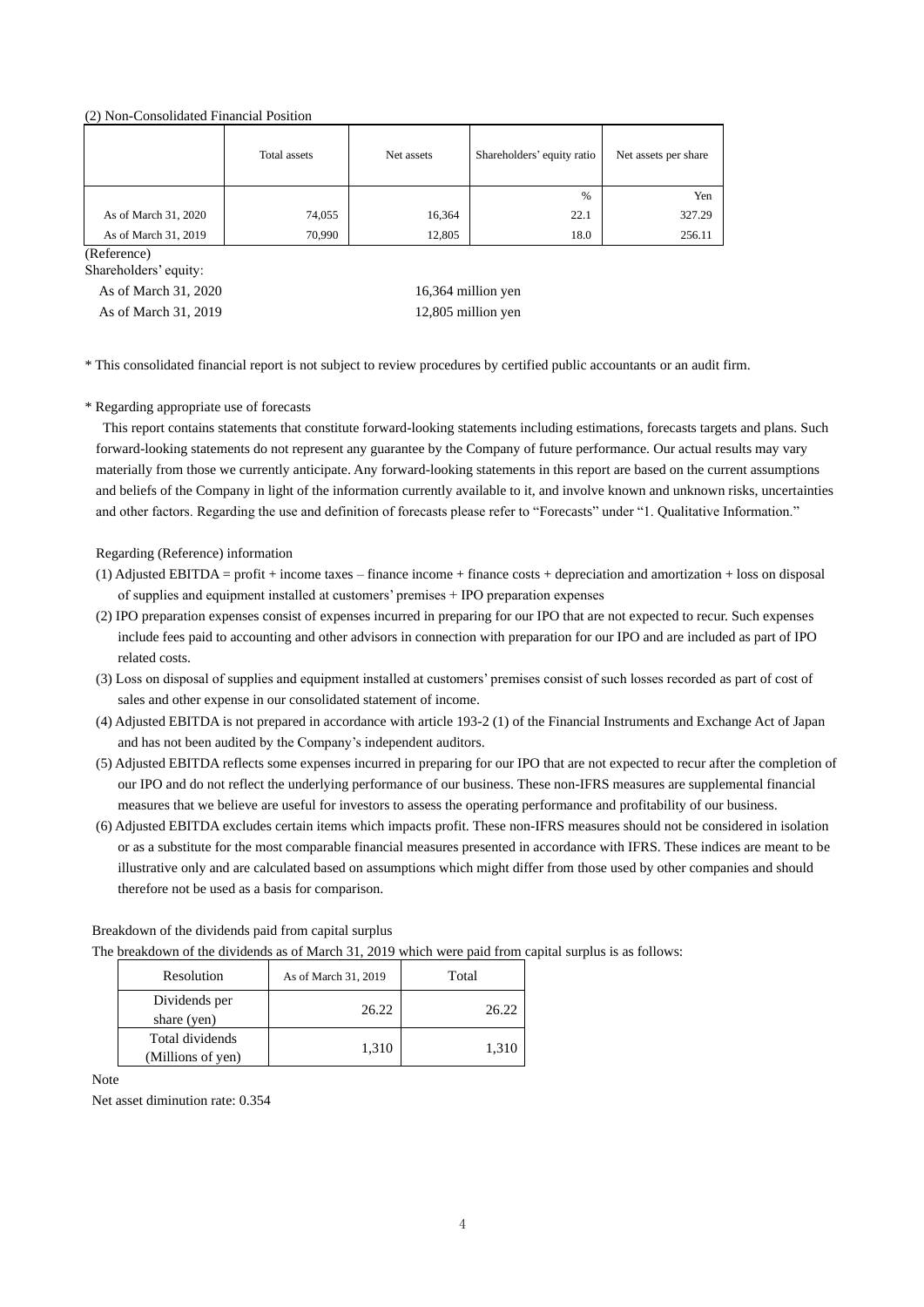## Appendix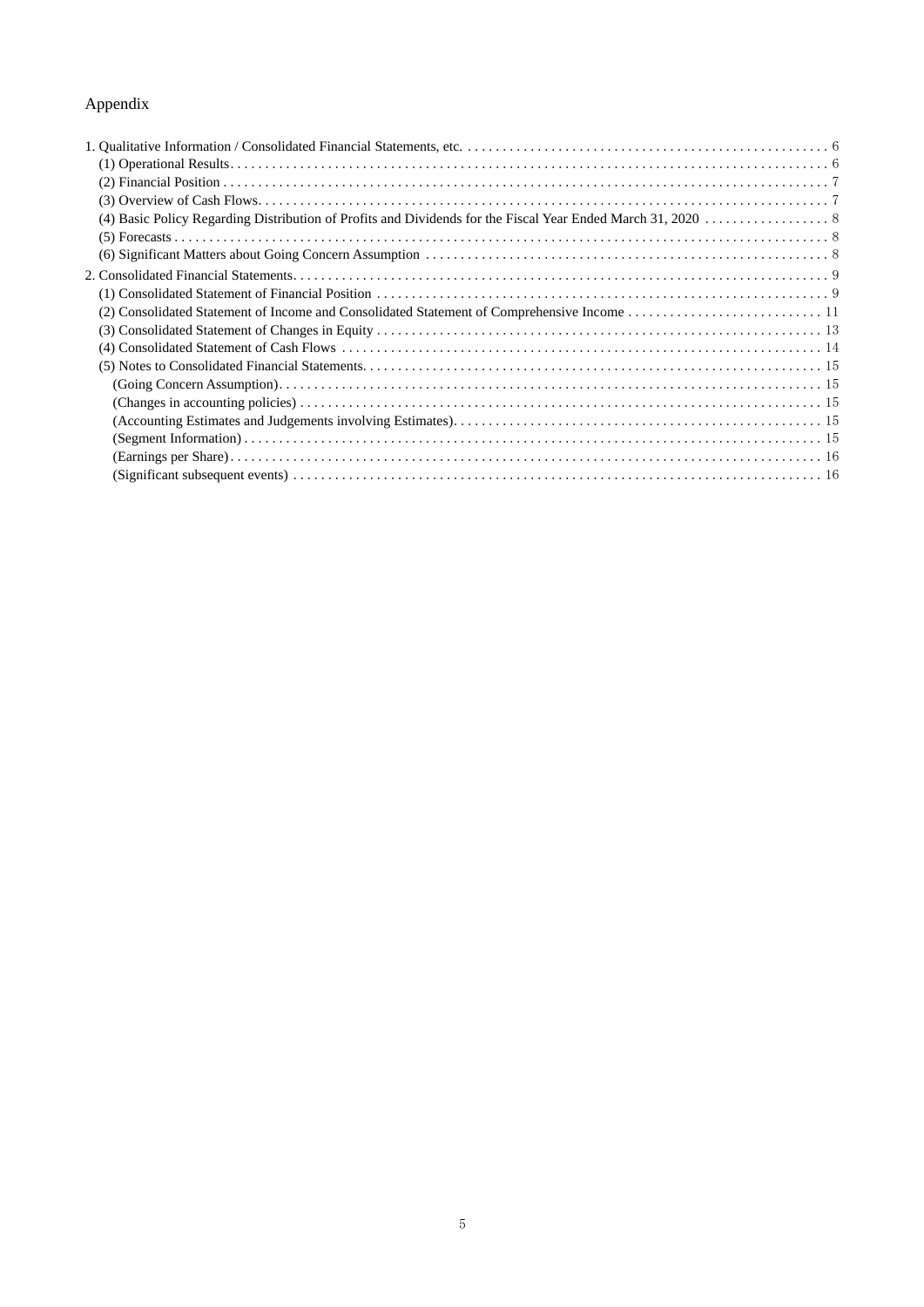#### 1. Qualitative Information / Consolidated Financial Statements, etc.

#### (1) Operational Results

While there were some signs of gradual recovery during the fiscal year in Japan such as improvement in the employment and income environment, uncertainty prevails regarding the future impact of the COVID-19 pandemic on the global economy and sudden reduced consumer spending.

In the information and telecommunications market, where the Group operates, dramatic changes in the level of convenience in people's lives and in the productivity of every industry are occurring with the spread of artificial intelligence (AI), the internet of things (IoT), online video consumption, cloud-based services, 5G, and so forth. The market is expected to expand going forward as data traffic increases. Furthermore, the information and telecommunications business is to play a more important role in society, due to the increase of telecommuting triggered by the spread of the COVID-19 virus.

In this business environment, we continued to steadily expand sales and orders for our core products in our three business areas: internet services, network services and condominium internet services.

In internet services, our FTTH services ARTERIA Hikari Internet Access and UCOM Hikari Internet Access sustained the steady revenue trends of the previous fiscal year. The demand for broadband internet access is also growing due to the increase in traffic, and orders for our fastest service in Japan\*<sup>1</sup> at maximum 10Gbps (uplink and downlink) on a best effort basis are trending strong. In ISP services, sales to OEM Flet's partners continue to expand, we plan to sustain this growth trend by entering the VNE $*^2$ market from April 2020 on.

In network services, at the backdrop of the increase in traffic volume and the roll out of  $5G$ ,  $OTTs*<sup>3</sup>$  and mobile operators are proactively investing in the build-out of proprietary backbone networks. We continued to cater to these needs and revenue for leased circuits is trending strong. In February 2020, we were the first in Japan<sup>\*4</sup> to successfully complete a 400 Gbps long-distance transmission trial between Tokyo and Osaka without regenerator. The trial was executed on a single wavelength over two different commercial fiber routes. We will offer the 400 Gbps leased circuit services from April 2020 on.

In VPN services, orders for our router pack service, which provides total support from the fiber lines to the router, are sustaining a strong trend. Revenue growth was achieved as a result of higher average revenue per user. Orders and inquiries regarding telecommuting VPN services, which were already showing higher adoption as a result of the government's work-style reform policy (Hatarakikata Kaikaku), have increased further as a result of COVID-19.

In condominium internet services, by catering to different users' needs and providing a broad lineup of products orders from medium to large condo complexes in the owned condo and rental apartments market are steadily expanding.

The product lineup includes a broadband access service up to 10 Gbps using a dedicated fiber line, All Hikari which wires the whole condo with optical fiber and a service using the existing metal lines (indoor wiring for telephone) supporting the next generation high-speed standard G.fast. Revenue and orders for rental apartments are expanding as a result of pursuing comprehensive contracts with management companies.

As a result, during the fiscal year net sales increased by 2,275 million yen (4.6%) year on year to 51,494 million yen; operating income increased by 1,202 million yen (16.1%) year on year to 8,669 million yen; profit before income taxes for the fiscal year increased by 1,221 million yen (17.5%) year on year to 8,209 million yen. Profit for the period attributable to owners of the parent increased by 654 million yen (14.1%) year on year to 5,296 million yen.

Notes:

1 In the FTTH best effort base service for enterprises market (as of end of December 2018, Company research).

2 Virtual Network Enabler: service provider that offers network facilities and systems required for IPoE connection to internet service providers.

4 Single wavelengths on 2 different commercial routes between Tokyo and Osaka without regenerator (as of end of February 2020, Company research).

<sup>3</sup> Over The Top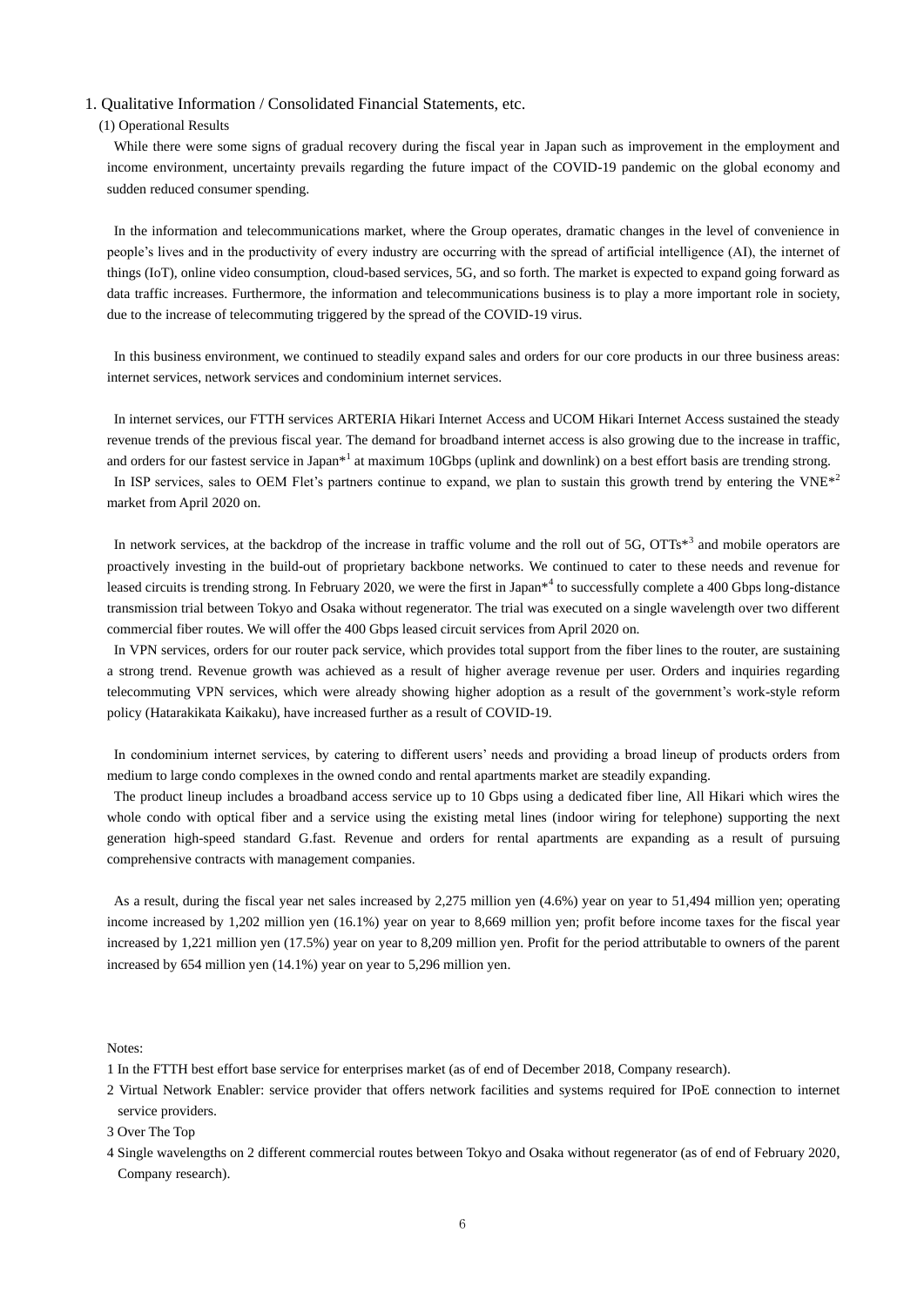#### (2) Financial Position

|                                                                  | March 31, 2019 | March 31, 2020 | Change   |
|------------------------------------------------------------------|----------------|----------------|----------|
| Total assets (millions of yen)                                   | 81,968         | 90,779         | 8,810    |
| Total equity (millions of yen)                                   | 18,736         | 22,706         | 3,969    |
| Equity attributable to owners<br>of the parent (millions of yen) | 16,647         | 20,709         | 4,062    |
| Ratio of equity attributable to<br>owners of the parent (%)      | 20.3           | 22.8           | 2.5      |
| Balance of borrowings<br>(millions of yen)                       | 41,694         | 40,162         | (1, 532) |
| Debt equity ratio                                                | 2.7            | 2.4            | (0.3)    |
| Leverage ratio                                                   | 2.4            | 2.2            | (0.2)    |

During the fiscal year, total assets increased by 8,810 million yen from the end of the previous fiscal year, to 90,779 million yen upon the adoption of IFRS 16. Equity attributable to owners of the parent increased by 4,062 million yen year on year, to 20,709 million yen, due to an increase in retained earnings. As a result, the ratio of equity attributable to owners of the parent amounted to 22.8%. The balance of borrowings decreased by 1,532 million yen year on year, to 40,162 million yen, as a result of a scheduled repayment.

#### (3) Overview of Cash Flows

During the fiscal year, the balance of cash and cash equivalents increased by 2,708 million yen year on year, to 11,996 million yen.

#### (Cash flows from operating activities)

A decrease in income taxes paid and the fact that rent fee payments are recognized as repayment of lease liabilities in cash flows from financing activities under IFRS 16 resulted in an increase of 3,915 million yen year on year in cash generated by operating activities, to 14,570 million yen.

#### (Cash flows from investing activities)

As a result of acquiring fixed assets at the efficient investment timing according to the investment plans, cash used for investing activities increased by 911 million yen year on year, to 6,311 million yen.

Consequently, free cash flow (\*) in the fiscal year increased by 3,003 million yen year on year to 8,258 million yen cash generated.

#### (Cash flows from financing activities)

Cash used for financing activities increased by 2,305 million yen year on year, to 5,550 million yen, due to payment of dividends and an increase in repayments of lease liabilities upon the adoption of IFRS 16, while there was a decrease in repayments of borrowings.

\* Free cash flow: cash flows from operating activities + cash flows from investing activities.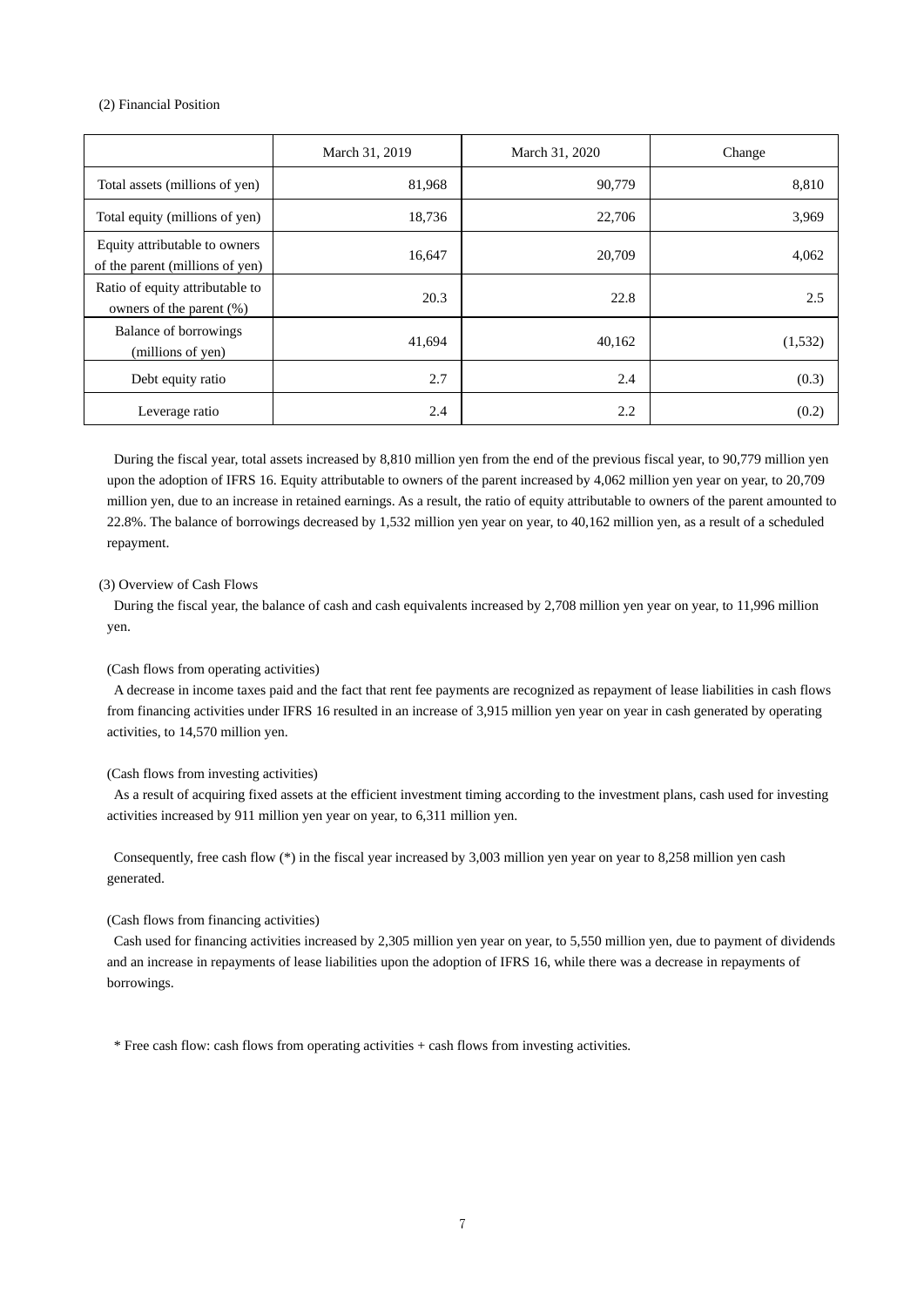(4) Basic Policy Regarding Distribution of Profits and Dividends for the Fiscal Year Ended March 31, 2020

Our basic policy for dividend distributions is to provide stable dividends while retaining internal reserves for increasing our corporate value and strengthening our competitiveness. We will allocate internal reserves for proactive investments, etc. to carry out measures for strengthening our management foundation.

The Company's dividends are scheduled to be paid once a year as a year-end dividend, with a medium- to long-term payout ratio target of 50%.

The Company's Articles of Incorporation provide that dividends of surplus (including interim dividends) may be conducted by a resolution of the Board of Directors in accordance with Article 459 paragraph 1 of the Companies Act.

#### (5) Forecasts

The information and telecommunications market is expected to continue expanding as data traffic increases. The majority of our revenue consists out of monthly recurring revenue, and we expect to sustain stable revenue trends. Our future earnings base also consists out of recurring revenue and by catering to the markets' large traffic-related demand we were on track to achieve our medium term plan growth rates (FY18-20).

However, as a result of the "Stay Home" measures issued by the government due to the outbreak of COVID-19, business operations of consumer-oriented businesses are stagnating. This has led to requests for payment exemptions, customers going out of business, new projects being put on hold, a delay in procurement of infrastructure necessary to start providing additional services and delays in the commencement of billing.

Moreover, due to the sudden expansion of telecommuting and school closures, internet access and online video streaming from home have caused traffic to surge resulting in congestion on our network. We expect to see an increase in costs relating to resources and infrastructure investments necessary to put countermeasures in place.

Accordingly, regarding the earnings forecast for the fiscal year ending March 2021, net sales is forecast at 52,235 million yen (1.4%), operating income at 8,854 million yen (2.1%), profit attributable to owners of the parent at 5,401 million yen (2.0%) and dividends per share at 54.01 (dividend payout ratio 50.0%).The above forecasts are based on information regarding the COVID-19 impact available as of April 2020. The impact has been assessed under the assumption that it will continue for the first half of the fiscal year. Reflecting this we forecast to sustain growth in both revenue and profit.

The above forward-looking statements are based on the information available to us and assumptions we believe reasonable at this time. Forward-looking statements do not represent any guarantee of future performance or of any specific outcome and are subject to various risks and uncertainties.

There is a possibility that COVID-19 will have a significant long-term effect on the overall economy. It is impossible to forecast the concrete impact beyond the first half of the fiscal year at this point in time. Therefore the potential long-term impact is not reflected in the above earnings forecasts. We will continue to carefully assess the impact on our earnings and immediately announce any necessary revisions in the future.

(6) Significant Matters about Going Concern Assumption None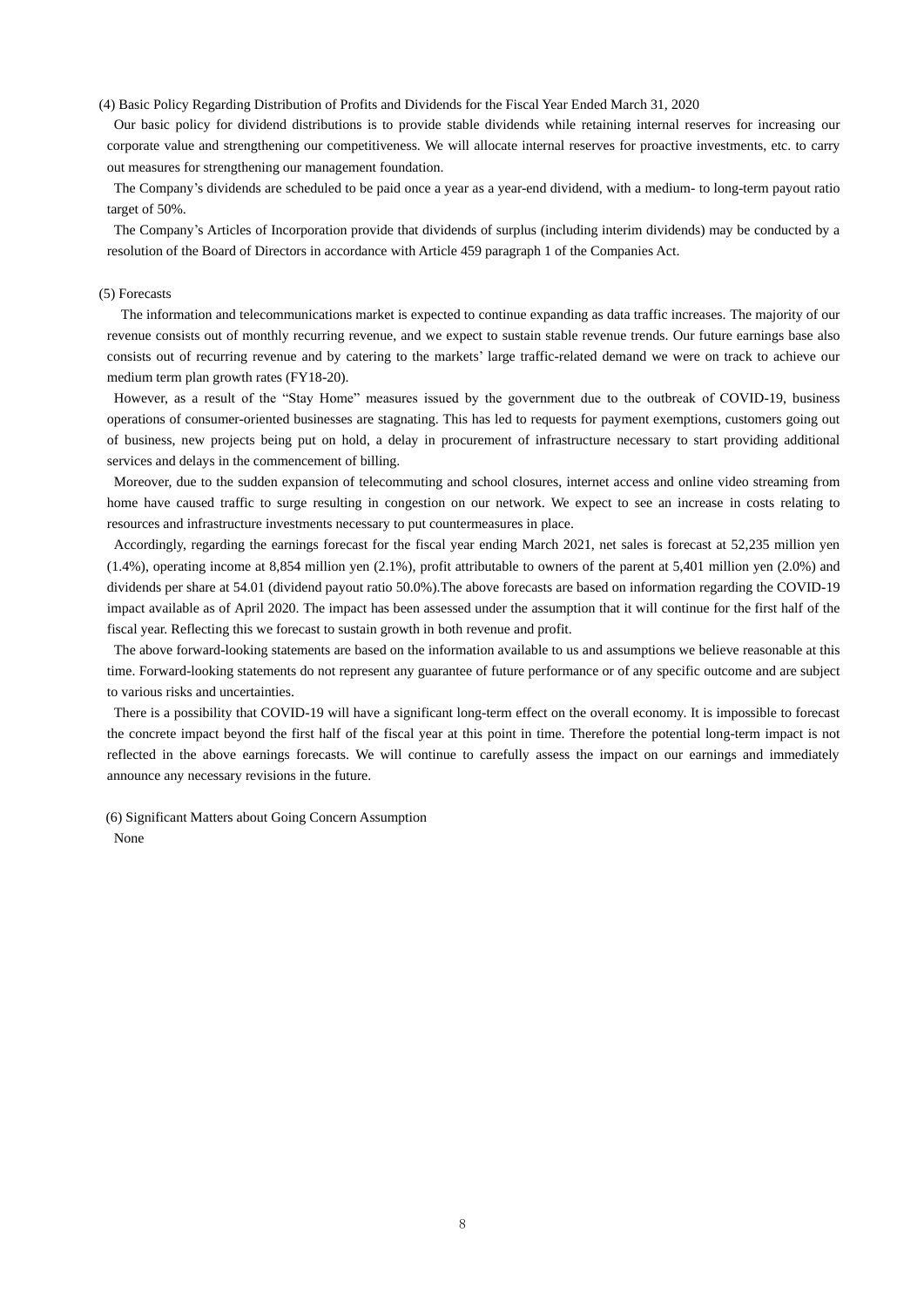## 2. Consolidated Financial Statements

(1) Consolidated Statement of Financial Position

|                                    | Previous fiscal year<br>(March 31, 2019) | Current fiscal year<br>(March 31, 2020) |  |
|------------------------------------|------------------------------------------|-----------------------------------------|--|
|                                    | Millions of yen                          | Millions of yen                         |  |
| Assets                             |                                          |                                         |  |
| <b>Current assets</b>              |                                          |                                         |  |
| Cash and cash equivalents          | 9,288                                    | 11,996                                  |  |
| Trade and other receivables        | 6,608                                    | 6,362                                   |  |
| Other financial assets             | 30                                       | 10                                      |  |
| Inventories                        | 372                                      | 151                                     |  |
| Income and other taxes receivables | 186                                      |                                         |  |
| Other current assets               | 1,348                                    | 1,526                                   |  |
| Total current assets               | 17,834                                   | 20,047                                  |  |
| Non-current assets                 |                                          |                                         |  |
| Property, plant and equipment      | 30,621                                   | 38,152                                  |  |
| Goodwill                           | 12,646                                   | 12,646                                  |  |
| Intangible assets                  | 16,214                                   | 15,362                                  |  |
| Other financial assets             | 2,872                                    | 3,012                                   |  |
| Deferred tax assets                | 1,201                                    | 821                                     |  |
| Other non-current assets           | 578                                      | 735                                     |  |
| Total non-current assets           | 64,134                                   | 70,732                                  |  |
| Total assets                       | 81,968                                   | 90,779                                  |  |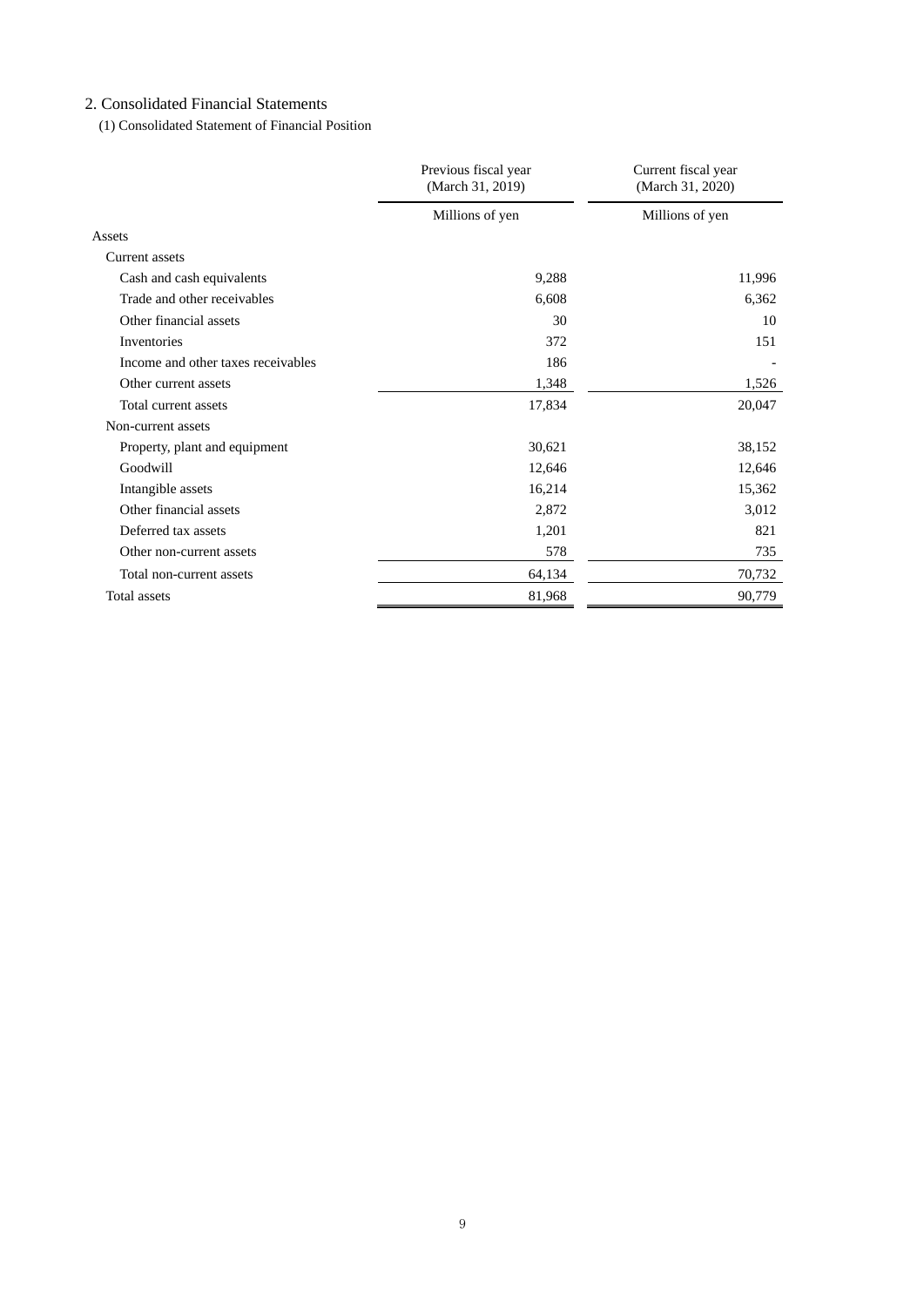|                                            | Previous fiscal year<br>(March 31, 2019) | Current fiscal year<br>(March 31, 2020) |
|--------------------------------------------|------------------------------------------|-----------------------------------------|
|                                            | Millions of yen                          | Millions of yen                         |
| Liabilities and Equity                     |                                          |                                         |
| Liabilities                                |                                          |                                         |
| <b>Current liabilities</b>                 |                                          |                                         |
| <b>Borrowings</b>                          | 1,634                                    | 1,938                                   |
| Trade and other payables                   | 5,240                                    | 5,310                                   |
| Other financial liabilities                | 748                                      | 2,609                                   |
| Income and other taxes payable             | 817                                      | 1,369                                   |
| Provisions                                 | 182                                      | 181                                     |
| Other current liabilities                  | 4,241                                    | 4,214                                   |
| Total current liabilities                  | 12,864                                   | 15,624                                  |
| Non-current liabilities                    |                                          |                                         |
| <b>Borrowings</b>                          | 40,060                                   | 38,223                                  |
| Other financial liabilities                | 2,827                                    | 7,146                                   |
| Retirement benefit liabilities             | 598                                      | 718                                     |
| Provisions                                 | 2,797                                    | 2,880                                   |
| Deferred tax liabilities                   | 2,880                                    | 2,668                                   |
| Other non-current liabilities              | 1,203                                    | 810                                     |
| Total non-current liabilities              | 50,367                                   | 52,448                                  |
| <b>Total liabilities</b>                   | 63,231                                   | 68,072                                  |
| Equity                                     |                                          |                                         |
| Common stock                               | 5,150                                    | 5,150                                   |
| Capital surplus                            | 5,951                                    | 4,640                                   |
| Retained earnings                          | 5,575                                    | 10,873                                  |
| <b>Treasury Stock</b>                      | (0)                                      | (0)                                     |
| Other components of equity                 | (28)                                     | 46                                      |
| Total equity attributable to owners of the |                                          |                                         |
| parent                                     | 16,647                                   | 20,709                                  |
| Non-controlling interests                  | 2,089                                    | 1,997                                   |
| Total equity                               | 18,736                                   | 22,706                                  |
| Total liabilities and equity               | 81,968                                   | 90,779                                  |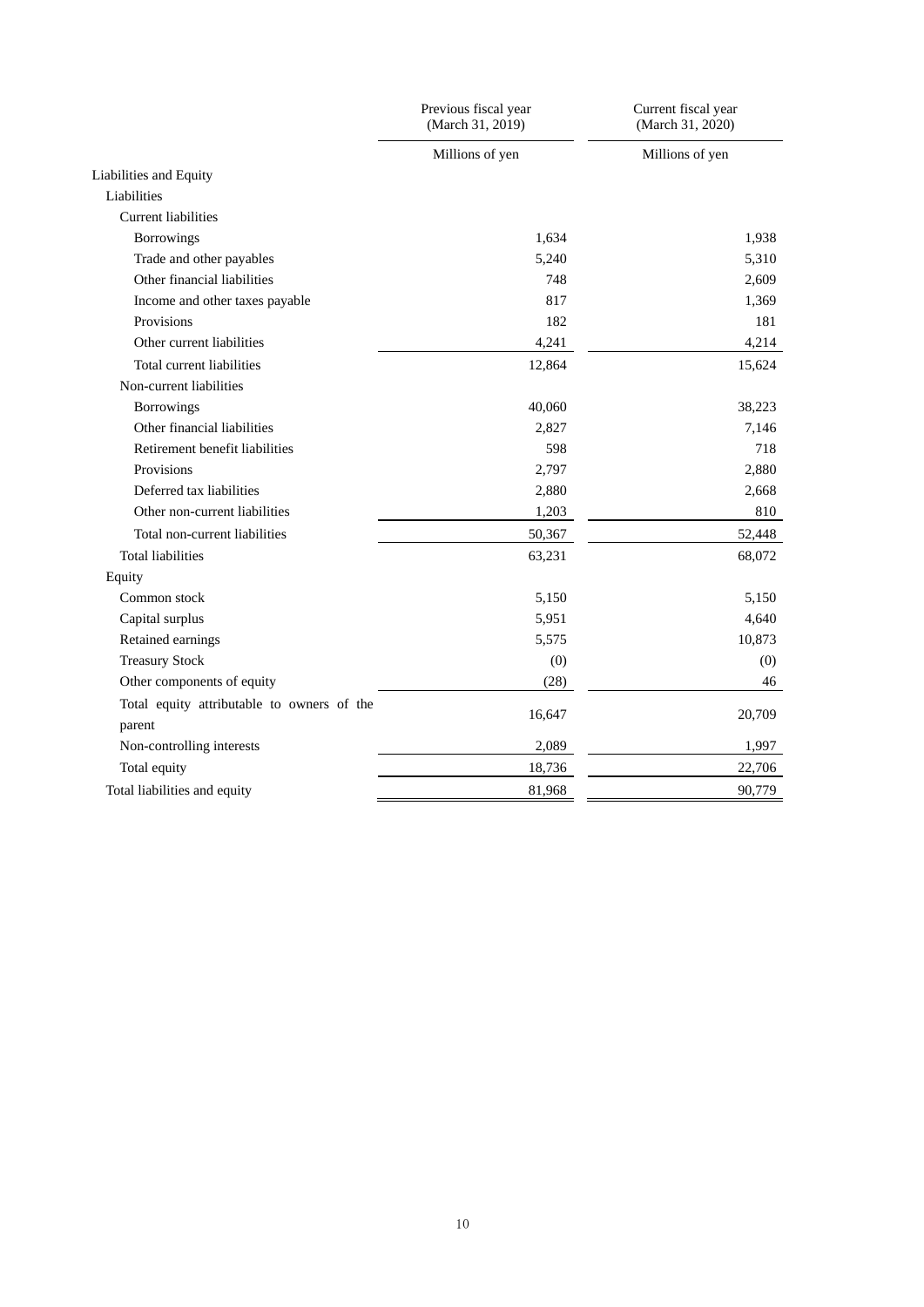(2) Consolidated Statement of Income and Consolidated Statement of Comprehensive Income

(Statement of Income)

|                                              | Previous fiscal year<br>(From April 1, 2018)<br>to March 31, 2019) | Current fiscal year<br>(From April 1, 2019<br>to March 31, 2020) |
|----------------------------------------------|--------------------------------------------------------------------|------------------------------------------------------------------|
|                                              | Millions of yen                                                    | Millions of yen                                                  |
| Net sales                                    | 49,219                                                             | 51,494                                                           |
| Cost of sales                                | 33,375                                                             | 34,393                                                           |
| Gross profit                                 | 15,843                                                             | 17,100                                                           |
| Selling, general and administrative expenses | 7,427                                                              | 8,176                                                            |
| Other income                                 | 56                                                                 | 172                                                              |
| Other expenses                               | 1,006                                                              | 427                                                              |
| Operating profit                             | 7,466                                                              | 8,669                                                            |
| Finance income                               | 33                                                                 | 61                                                               |
| Finance costs                                | 512                                                                | 521                                                              |
| Profit for the period before income taxes    | 6,987                                                              | 8,209                                                            |
| Income taxes                                 | 1,945                                                              | 2,541                                                            |
| Profit for the period                        | 5,042                                                              | 5,668                                                            |
| Profit for the period attributable to:       |                                                                    |                                                                  |
| Owners of the parent                         | 4,642                                                              | 5,296                                                            |
| Non-controlling interests                    | 399                                                                | 371                                                              |
| Profit for the period                        | 5,042                                                              | 5,668                                                            |
| Earnings per share                           |                                                                    |                                                                  |
| Basic earnings per share (yen)               | 92.85                                                              | 105.93                                                           |
| Diluted earnings per share (yen)             |                                                                    |                                                                  |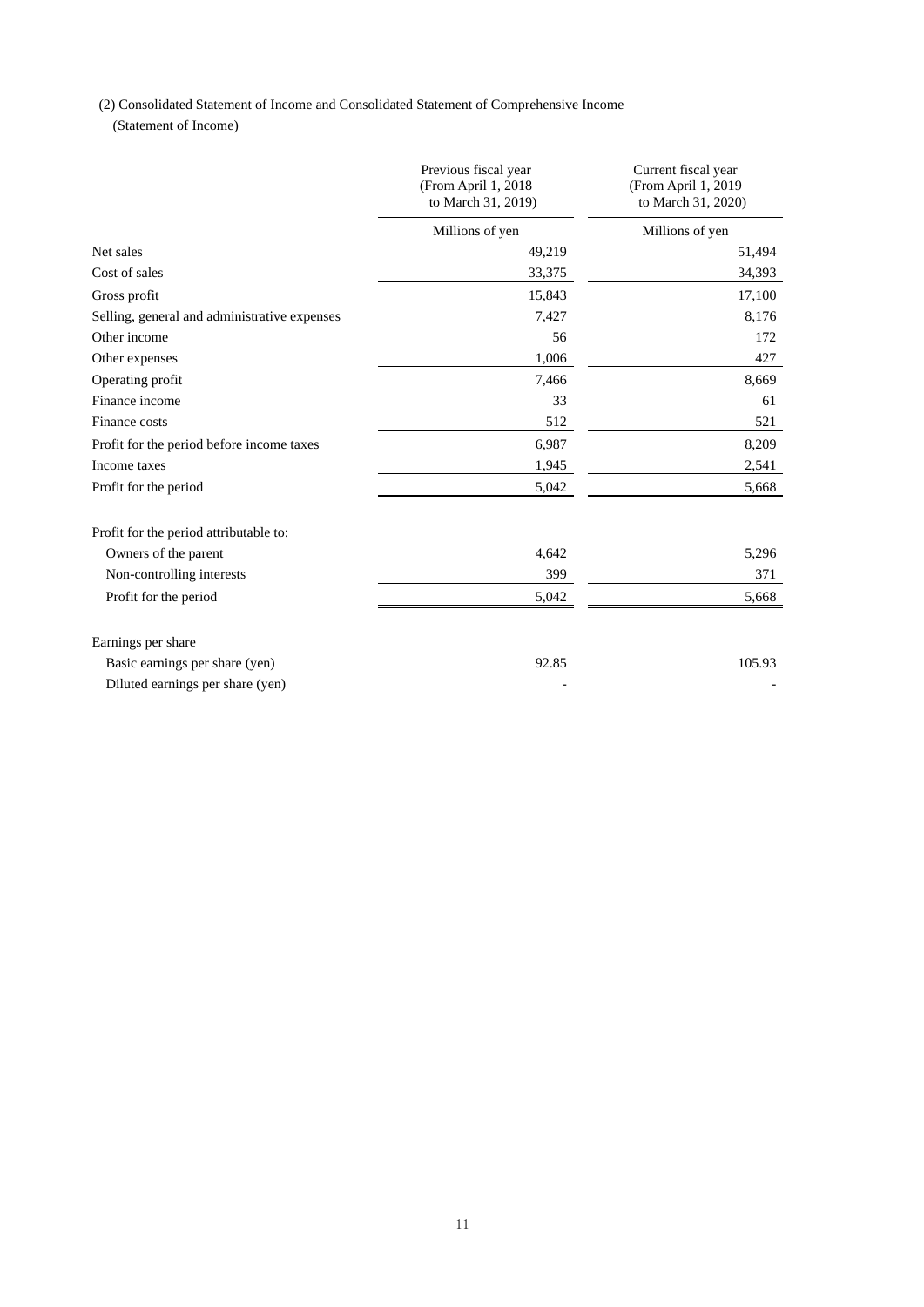(Consolidated Statement of Comprehensive Income)

|                                                                                        | Previous fiscal year<br>(From April 1, 2018<br>to March 31, 2019) | Current fiscal year<br>(From April 1, 2019<br>to March 31, 2020) |  |
|----------------------------------------------------------------------------------------|-------------------------------------------------------------------|------------------------------------------------------------------|--|
|                                                                                        | Millions of yen                                                   | Millions of yen                                                  |  |
| Profit for the period                                                                  | 5,042                                                             | 5,668                                                            |  |
| Other comprehensive income<br>Items that will not be reclassified to profit or<br>loss |                                                                   |                                                                  |  |
| Financial assets measured at fair value through<br>other comprehensive income          | 85                                                                | 75                                                               |  |
| Remeasurements of defined benefit plan                                                 | (19)                                                              | 1                                                                |  |
| Total items that will not be reclassified to profit<br>or loss                         | 65                                                                | 76                                                               |  |
| Total other comprehensive income, net of tax                                           | 65                                                                | 76                                                               |  |
| Comprehensive income for the period                                                    | 5,107                                                             | 5,744                                                            |  |
| Comprehensive income for the period attributable<br>to:                                |                                                                   |                                                                  |  |
| Owners of parent                                                                       | 4,707                                                             | 5,373                                                            |  |
| Non-controlling interests                                                              | 399                                                               | 371                                                              |  |
| Comprehensive income for the period                                                    | 5,107                                                             | 5,744                                                            |  |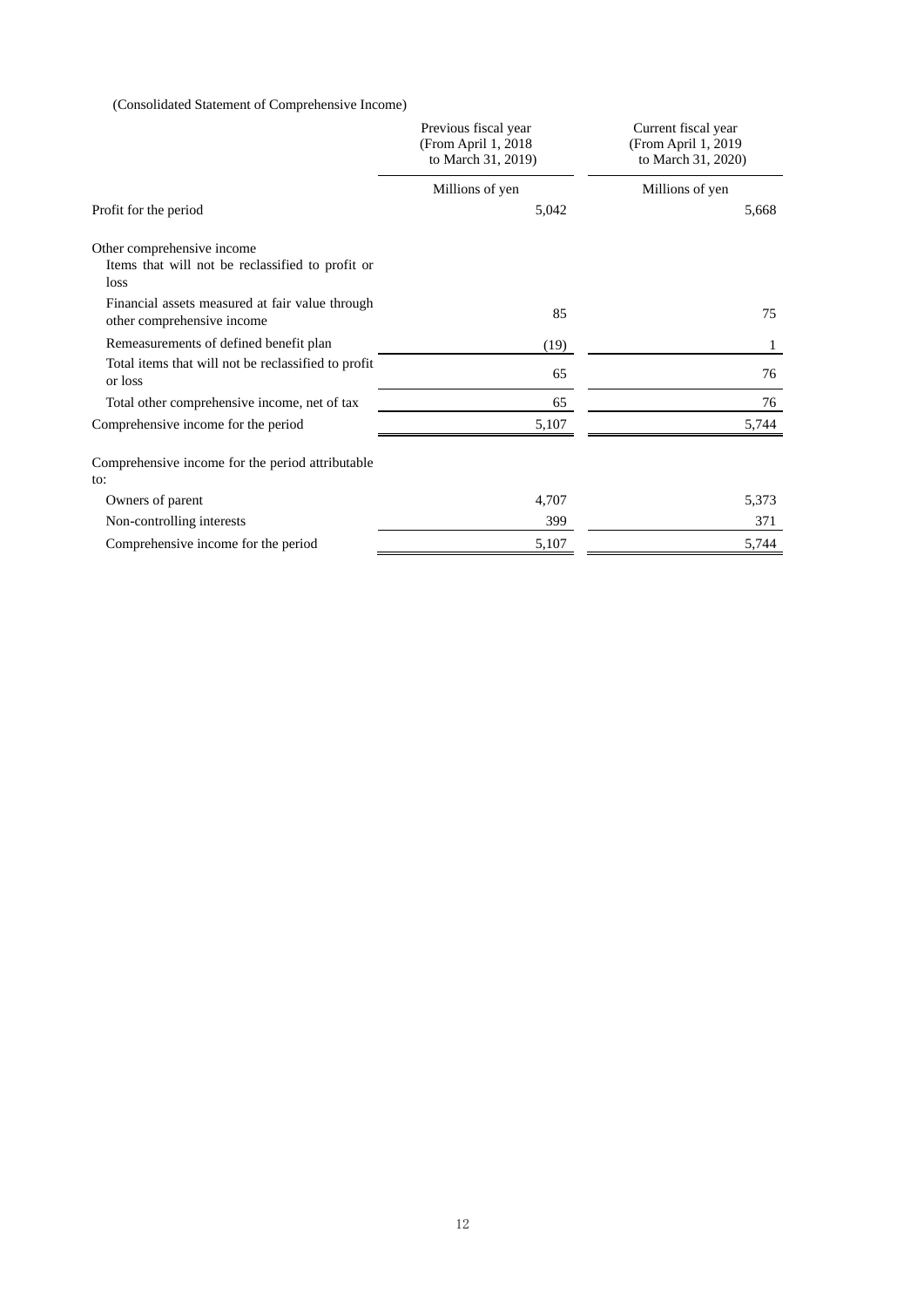## (3) Consolidated Statement of Changes in Equity

|                                          |                 |                 |                      |                       | Other components of equity                                                                      |                                              |
|------------------------------------------|-----------------|-----------------|----------------------|-----------------------|-------------------------------------------------------------------------------------------------|----------------------------------------------|
|                                          | Common stock    | Capital surplus | Retained<br>earnings | <b>Treasury Stock</b> | Financial<br>assets<br>measured at fair<br>value<br>through<br>other<br>comprehensive<br>income | Remeasurements<br>of defined benefit<br>plan |
|                                          | Millions of yen | Millions of yen | Millions of yen      | Millions of yen       | Millions of yen                                                                                 | Millions of yen                              |
| As of April 1, 2018                      | 5,150           | 5,883           | 953                  |                       | (114)                                                                                           |                                              |
| Profit for the year                      |                 |                 | 4,642                |                       |                                                                                                 |                                              |
| Other comprehensive income               |                 |                 |                      |                       | 85                                                                                              | (19)                                         |
| Comprehensive income for the year        |                 |                 | 4,642                |                       | 85                                                                                              | (19)                                         |
| Transfer to retained earnings            |                 |                 | (19)                 |                       |                                                                                                 | 19                                           |
| Purchase of Treasury Stock               |                 |                 |                      | (0)                   |                                                                                                 |                                              |
| Cash dividends                           |                 |                 |                      |                       |                                                                                                 |                                              |
| Contributions to directors' remuneration |                 | 67              |                      |                       |                                                                                                 |                                              |
| from shareholders                        |                 |                 |                      |                       |                                                                                                 |                                              |
| Total transactions with owners           |                 | 67              | (19)                 | (0)                   |                                                                                                 | 19                                           |
| As of March 31, 2019                     | 5,150           | 5,951           | 5,575                | (0)                   | (28)                                                                                            |                                              |
| Profit for the year                      |                 |                 | 5,296                |                       |                                                                                                 |                                              |
| Other comprehensive income               |                 |                 |                      |                       | 75                                                                                              |                                              |
| Comprehensive income for the year        |                 |                 | 5,296                |                       | 75                                                                                              |                                              |
| Transfer to retained earnings            |                 |                 |                      |                       |                                                                                                 | (1)                                          |
| Purchase of Treasury Stock               |                 |                 |                      |                       |                                                                                                 |                                              |
| Cash dividends                           |                 | (1,310)         |                      |                       |                                                                                                 |                                              |
| Total transactions with owners           |                 | (1,310)         |                      |                       |                                                                                                 | (1)                                          |
| As of March 31, 2020                     | 5.150           | 4,640           | 10.873               | (0)                   | 46                                                                                              |                                              |

|                                          | Equity attributable to owners of the   |                 |                 |                 |  |
|------------------------------------------|----------------------------------------|-----------------|-----------------|-----------------|--|
|                                          | parent                                 |                 | Non-controlling |                 |  |
|                                          | Other components<br>of equity<br>Total |                 | interests       | Total           |  |
|                                          | Total                                  |                 |                 |                 |  |
|                                          | Millions of yen                        | Millions of yen | Millions of yen | Millions of yen |  |
| As of April 1, 2018                      | (114)                                  | 11,872          | 2,099           | 13,972          |  |
| Profit for the year                      |                                        | 4,642           | 399             | 5,042           |  |
| Other comprehensive income               | 65                                     | 65              |                 | 65              |  |
| Comprehensive income for the year        | 65                                     | 4,707           | 399             | 5,107           |  |
| Transfer to retained earnings            | 19                                     |                 |                 |                 |  |
| Purchase of Treasury Stock               |                                        | (0)             |                 | (0)             |  |
| Cash dividends                           |                                        |                 | (409)           | (409)           |  |
| Contributions to directors' remuneration |                                        |                 |                 |                 |  |
| from shareholders                        |                                        | 67              |                 | 67              |  |
| Total transactions with owners           | 19                                     | 67              | (409)           | (342)           |  |
| As of March 31, 2019                     | (28)                                   | 16,647          | 2,089           | 18,736          |  |
| Profit for the year                      |                                        | 5,296           | 371             | 5,668           |  |
| Other comprehensive income               | 76                                     | 76              |                 | 76              |  |
| Comprehensive income for the year        | 76                                     | 5,373           | 371             | 5,744           |  |
| Transfer to retained earnings            | (1)                                    |                 |                 |                 |  |
| Purchase of Treasury Stock               |                                        |                 |                 |                 |  |
| Cash dividends                           |                                        | (1,310)         | (463)           | (1,774)         |  |
| Total transactions with owners           | (1)                                    | (1,310)         | (463)           | (1,774)         |  |
| As of March 31, 2020                     | 46                                     | 20,709          | 1,997           | 22,706          |  |

Equity attributable to owners of the parent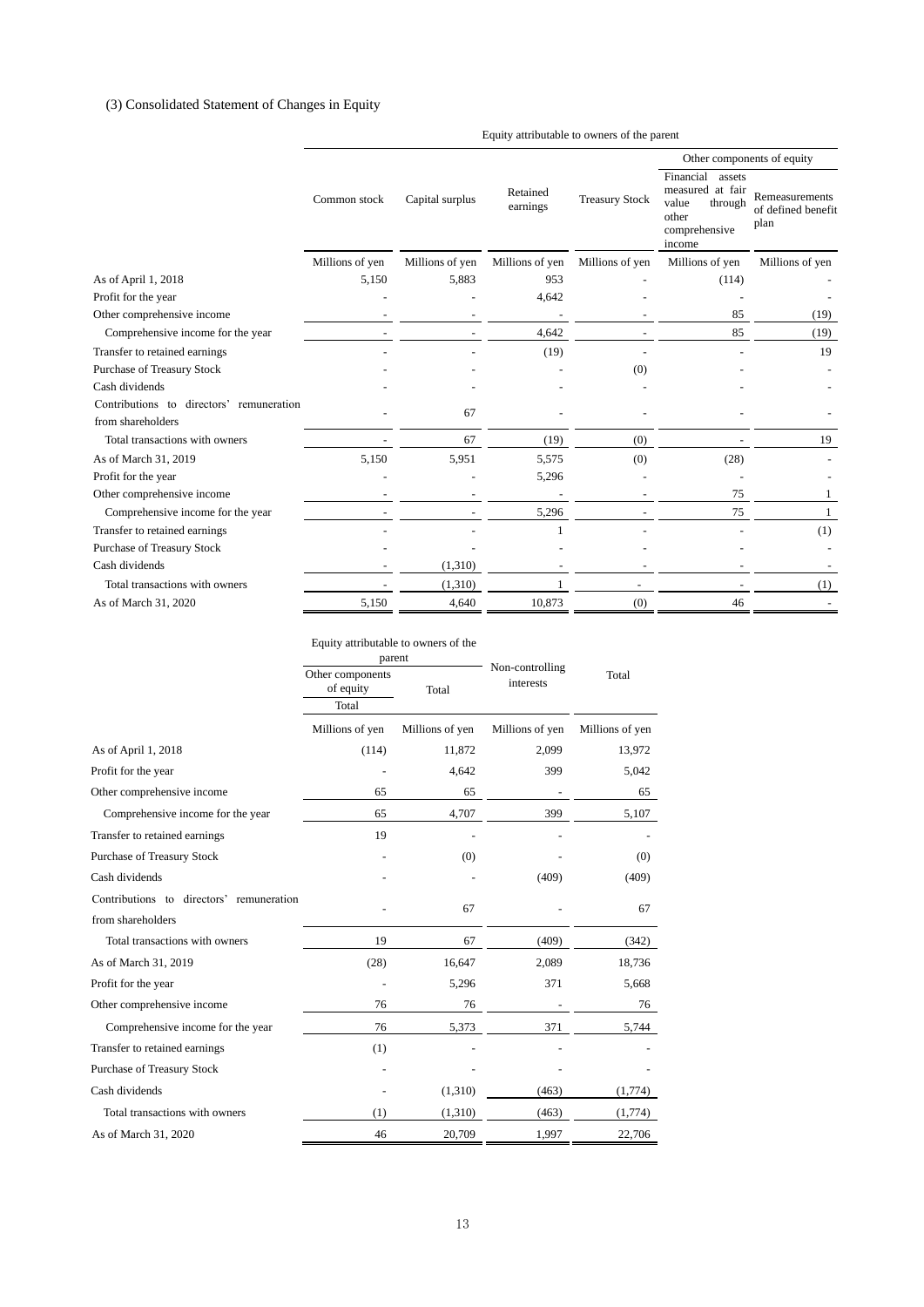## (4) Consolidated Statement of Cash Flows

|                                                          | Previous fiscal year<br>(From April 1, 2018<br>To March 31, 2019) | Current fiscal year<br>(From April 1, 2019<br>To March 31, 2020) |
|----------------------------------------------------------|-------------------------------------------------------------------|------------------------------------------------------------------|
|                                                          | Millions of yen                                                   | Millions of yen                                                  |
| Cash flows from operating activities                     |                                                                   |                                                                  |
| Profit for the period before income taxes                | 6,987                                                             | 8,209                                                            |
| Depreciation and amortization                            | 6,741                                                             | 8,232                                                            |
| Finance income                                           | (33)                                                              | (61)                                                             |
| Finance costs                                            | 512                                                               | 521                                                              |
| Loss on disposal of property, plant and equipment        | 115                                                               | 342                                                              |
| (Increase) decrease in trade and other receivables       | (551)                                                             | 265                                                              |
| (Increase) decrease in inventories                       | (457)                                                             | 108                                                              |
| Increase (decrease) in trade and other payables          | 243                                                               | (484)                                                            |
| Other                                                    | 30                                                                | (914)                                                            |
| Subtotal                                                 | 13,590                                                            | 16,219                                                           |
| Interest received                                        | $\boldsymbol{0}$                                                  | $\theta$                                                         |
| Dividend income received                                 |                                                                   | 33                                                               |
| Interest paid                                            | (355)                                                             | (374)                                                            |
| Income taxes paid                                        | (2,578)                                                           | (1,307)                                                          |
| Net cash provided by (used in) operating activities      | 10,655                                                            | 14,570                                                           |
| Cash flows from investing activities                     |                                                                   |                                                                  |
| Purchases of property, plant and equipment               | (4,779)                                                           | (5,804)                                                          |
| Proceeds from sale of property, plant and equipment      | 126                                                               | 39                                                               |
| Disposals of property, plant and equipment               | (193)                                                             | (245)                                                            |
| Purchases of intangible assets                           | (323)                                                             | (223)                                                            |
| Other                                                    | (231)                                                             | (78)                                                             |
| Net cash (used in) provided by investing activities      | (5,400)                                                           | (6,311)                                                          |
| Cash flows from financing activities                     |                                                                   |                                                                  |
| Repayments of long-term borrowings                       | (1,986)                                                           | (1,634)                                                          |
| Repayments of lease liabilities                          | (972)                                                             | (2, 124)                                                         |
| Dividends paid to non-controlling interests              | (409)                                                             | (463)                                                            |
| Dividends paid                                           | $\overline{\phantom{a}}$                                          | (1,309)                                                          |
| Proceeds from sale and leaseback                         | 327                                                               |                                                                  |
| Purchase of Treasury Stock                               | (0)                                                               |                                                                  |
| Other                                                    | (203)                                                             | (17)                                                             |
| Net cash (used in) provided by financing activities      | (3,244)                                                           | (5,550)                                                          |
| Net increase (decrease) in cash and cash equivalents     | 2,010                                                             | 2,708                                                            |
| Cash and cash equivalents at the beginning of the period | 7,278                                                             | 9,288                                                            |
| Cash and cash equivalents at the end of the period       | 9,288                                                             | 11,996                                                           |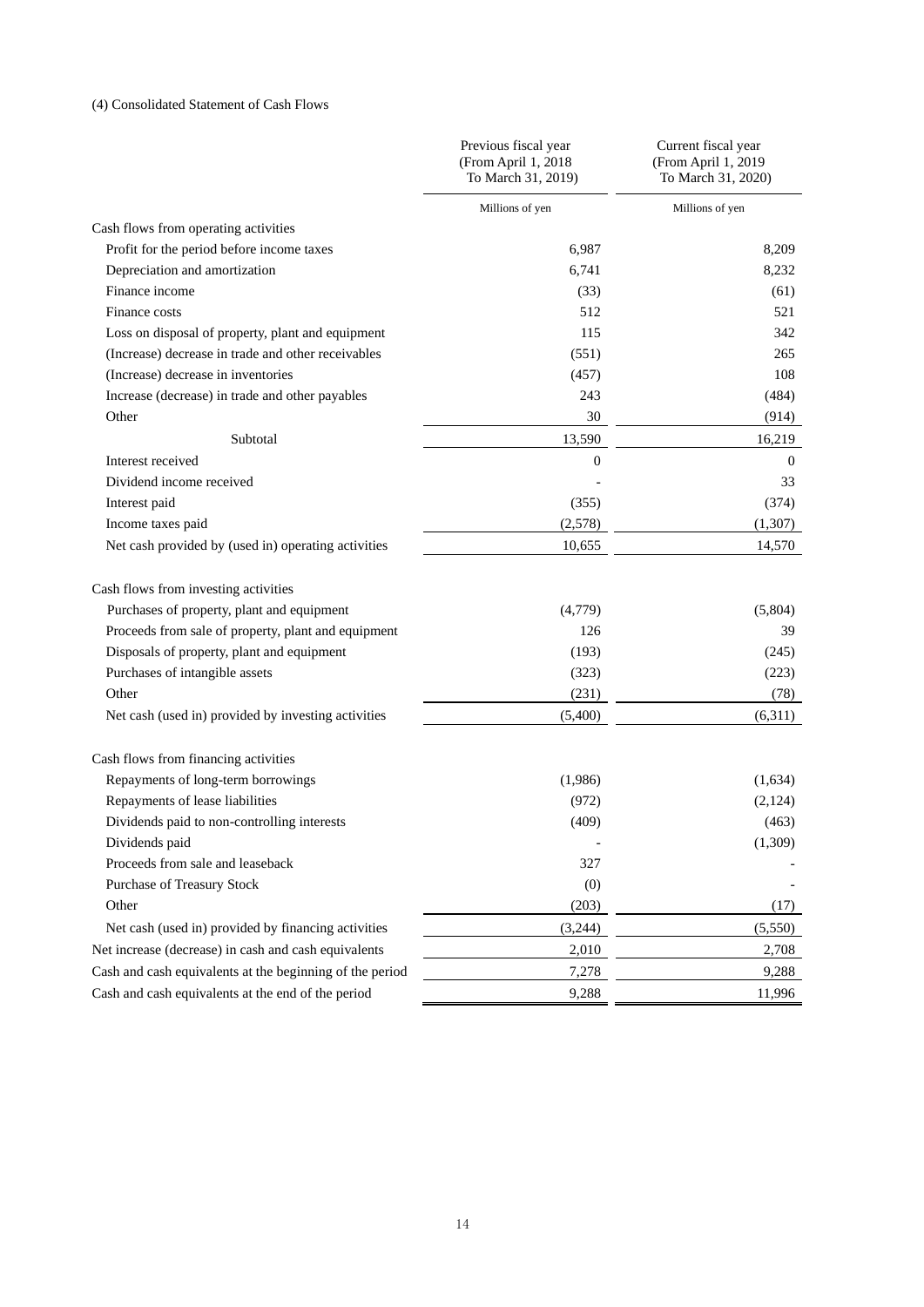(5) Notes to Consolidated Financial Statements

(Going Concern Assumption)

Not applicable.

#### (Changes in accounting policies)

Accounting policies applied to the consolidated financial statements of the current fiscal year are the same as the accounting policies applied to the consolidated financial statements of the previous fiscal year, except as explained in the following paragraph.

The Group has applied IFRS 16 *Leases* ("IFRS 16") from the beginning of the fiscal year ending March 31, 2020. Due to the adoption of IFRS 16, operating leases are accounted for based on the right-of-use model. Under this model, a lessee gains right-ofuse of the underlying asset over the lease period while recognizing the liabilities for lease payments to the lessor at the inception of the lease. Hence, when applied to the Group's operating leases, an increase in assets and liabilities is likely to arise. In addition, under IAS 17 *Leases* ("IAS 17"), lease payments on operating leases were recognized as rent fees, but under IFRS 16, depreciation of right-of-use assets and interest expenses of the lease liabilities are recognized as profit and loss.

#### (a) Impact of the application of the Standards on the Group

The difference between the total amount of minimum lease payments based on the non-cancellable operating lease agreements, as disclosed on March 31, 2019 according to IAS 17, and the lease liabilities recognized at the initial application date according to IFRS 16 was 4,347 million yen. This mainly reflects the impact of the review and change of lease periods on adopting IFRS 16. Accordingly right-of-use assets included in property, plant and equipment increased by 4,381 million yen and lease liabilities included in other financial liabilities increased by 4,360 million yen from this fiscal year. There was no material impact on the consolidated statement of income.

With the adoption of IFRS 16, the cash flows relating to operating leases, previously included within cash flows from operating activities, are now included in cash flows from financing activities. Payments for leases ending within 12 months or less and leases of low-value assets are exempt from this change. As a result, in the current fiscal year net cash provided by operating activities increased by 1,338 million yen and net cash used in financing activities increased by 1,338 million yen.

#### (b) Method of transition

Upon application of the standards, the Group has adopted the transitional provisions to recognize the cumulative effect of applying the standards as an adjustment to the beginning balance of retained earnings retrospectively at the date of initial application. As a result of adopting this method, the impact for the cumulative effect at the date of initial application was immaterial. The practical expedients permitted by the standards for the exemption for leases ending within 12 months or less and the exemption of initial direct costs at the date of initial application have been applied.

The weighted average lessee's incremental borrowing rate applied to lease liabilities recognized in the consolidated statement of financial position at the date of initial application was 0.3%.

#### (Accounting Estimates and Judgements involving Estimates)

In preparing the consolidated financial statements in accordance with IFRSs, management is required to make judgments, estimates and assumptions that may affect the application of accounting policies and the reported amounts of assets, liabilities, income and expenses. By the nature of the estimates or assumptions, however, actual results may differ from those estimates and assumptions.

The estimates and underlying assumptions are reviewed on an ongoing basis. The effect of any changes in accounting estimates is recognized in the period in which the estimates are changed.

#### (Segment Information)

#### (a) Overview of reportable segments

The Group is mainly engaged in the provision of internet services (optical internet connection services, etc.), network services (leased circuit services, VPN connection services, etc.), and condominium internet services (building-wide condominium internet service , etc.) in a single operating segment of telecommunications business based on the Telecommunications Business Act. The outline of each line of service is as follows:

 Optical internet connection services: This service includes high-speed data transmission by using optical fibers for access lines. The Group provides proprietary, high-quality service.